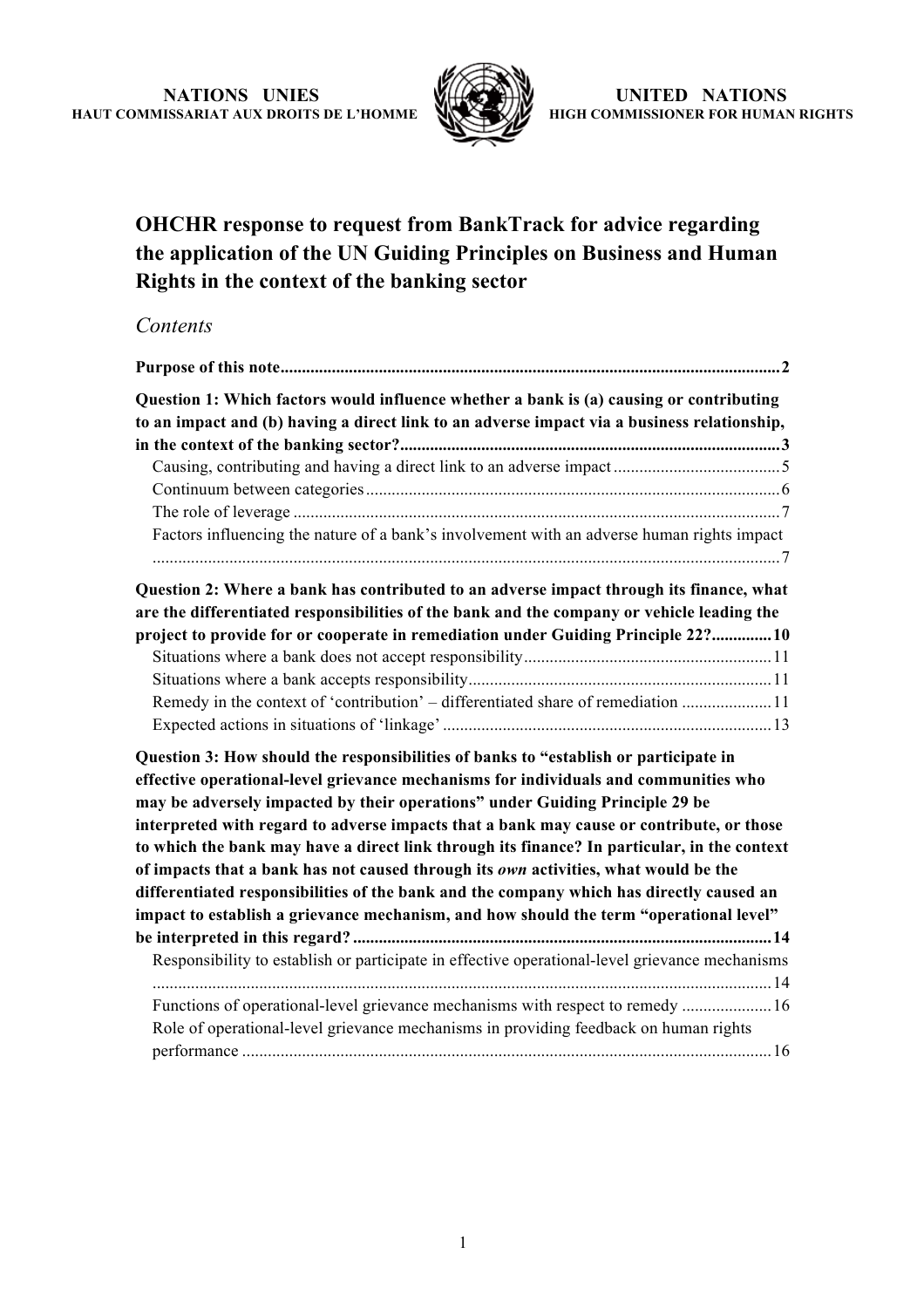#### **Purpose of this note**

<u> 1989 - Johann Barn, mars ann an t-Amhain an t-Amhain an t-Amhain an t-Amhain an t-Amhain an t-Amhain an t-Amh</u>

The Office of the United Nations High Commissioner for Human Rights (OHCHR) has been approached by the non-governmental organisation BankTrack to provide advice regarding the application of certain aspects of the UN Guiding Principles on Business and Human Rights  $(UNGPs)^{1}$  in the context of the banking sector. Specifically, BankTrack has requested advice and clarification on the factors that would influence how a bank is involved with an adverse human rights impact; the responsibilities of banks with respect to remediation in situations where a bank has contributed to an adverse human rights impact; and the role of operational-level grievance mechanisms in this context  $2$ 

The following advice is provided in response to the request from BankTrack, and does not express an opinion on any specific case or the acts of any specific institutions or enterprises.<sup>3</sup> The purpose of this note is to provide advice and clarification of the UNGPs in relation to the particular questions posed. <sup>4</sup> It may also be a resource for stakeholders in the financial sector in their efforts to implement the UNGPs, by clarifying some key points regarding human rights due diligence and remediation. It is not, however, within the scope of this note to provide *operational guidance* on implementation of the UNGPs, which may be best articulated through multistakeholder processes involving banks, civil society organizations, experts, and others.<sup>5</sup>

This note builds on, and aligns with, earlier advice prepared by OHCHR in relation to the application of the UNGPs to the financial sector. Earlier advice to the non-

http://www.ohchr.org/Documents/Issues/TransCorporations/WG\_BHR\_letter\_Thun\_Group.pdf.

 $<sup>1</sup>$  The UN Guiding Principles on Business and Human Rights were endorsed by the United Nations</sup> Human Rights Council in 2011 (A/HRC/RES/17/4). They were prepared by the Special Representative of the UN Secretary-General on the issue of human rights and transnational corporations and other business enterprises (A/HRC/17/31).The text of the UN Guiding Principles is available at: http://www.ohchr.org/Documents/Publications/GuidingPrinciplesBusinessHR\_EN.pdf<sup>2</sup> For the full text of the questions posed by BankTrack, see each section heading.

 $3$  For the purposes of this note, 'banks' refers to corporate and investment banks. While some of the considerations would be applicable to consumer/retail banks in the context of their investments, it is acknowledged that retail banking involves different considerations that are best discussed separately. This note focuses on human rights considerations in the context of a bank's financing activities  $-$  i.e. in the context of its client and customer relationships. However, although not the focus of this note, many of the considerations herein would also be applicable to situations involving a bank's suppliers and other business relationships

<sup>&</sup>lt;sup>4</sup> As the principal United Nations office mandated to promote and protect human rights for all, OHCHR provides substantive expertise, technical assistance and other advice to relevant stakeholders on international human rights standards and principles and the protection of human rights worldwide. See also report by the United Nations Secretary-General: "Contribution of the United Nations system as a whole to the advancement of the business and human rights agenda and the dissemination and implementation of the Guiding Principles on Business and Human Rights", A/HRC/21/21, paras. 32-33 and 96.

<sup>&</sup>lt;sup>5</sup> In this context, see for example the recent OECD guide for institutional investors developed: OECD, 2017, Responsible Business Conduct for Institutional Investors, Key Considerations for Due Diligence under the OECD Guidelines for Multinational Enterprises, http://www.oecd.org/finance/RBC-for-

Institutional-Investors.pdf, which contains operational guidance for responsible business conduct, developed through a multi-stakeholder process. OHCHR was a member of the Advisory Group for this process. See also letter of 23 February 2017 from the UN Working Group on the issue of human rights and transnational corporations and other business enterprises,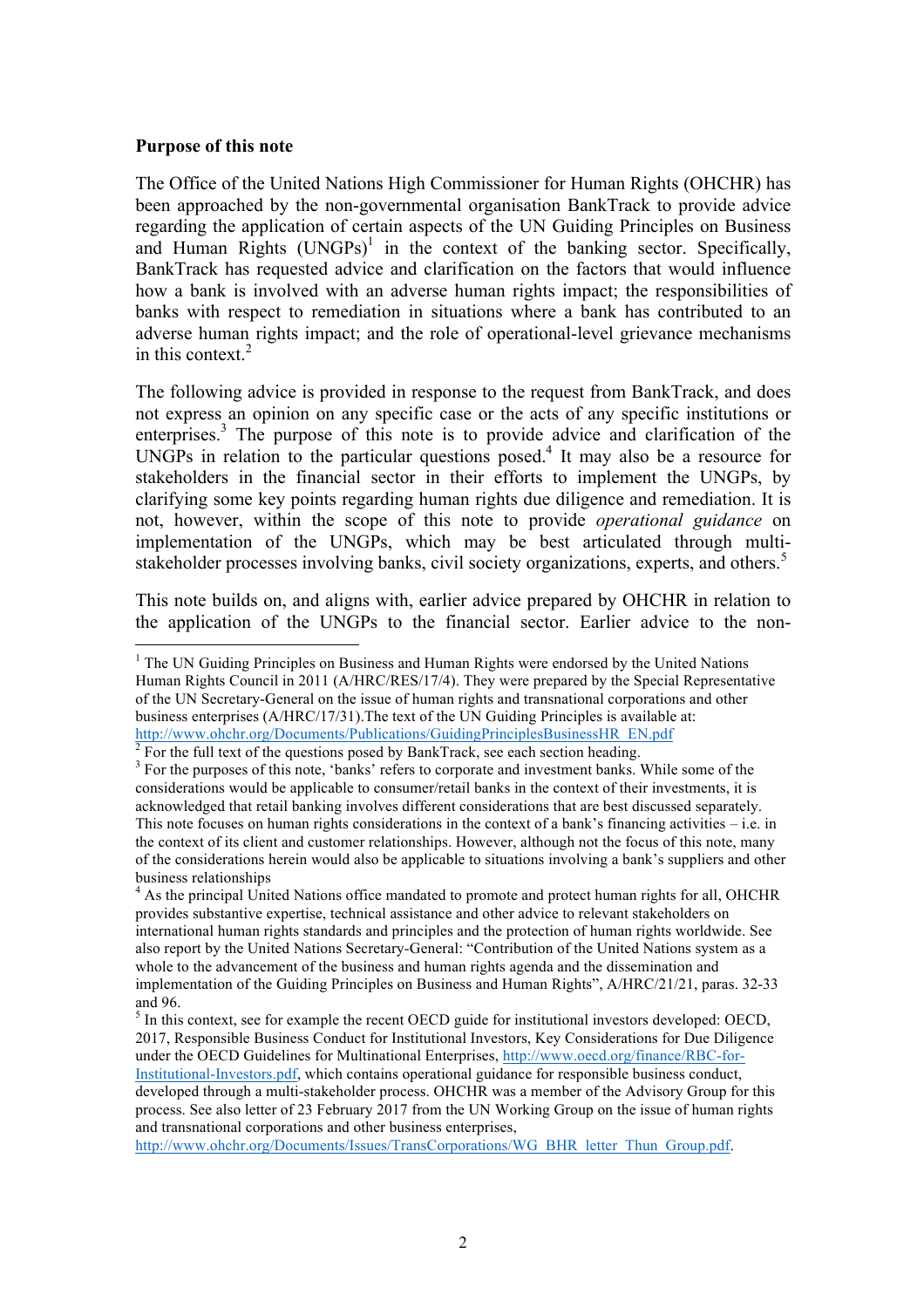governmental organization SOMO clarified the meaning of the term 'business relationships' in the context of institutional investments. <sup>6</sup> Advice to the Chair of the OECD Working Party on Responsible Business Conduct provided further guidance on the application of UNGP 13(b) and the meaning of 'directly linked' in the context of institutional investors' minority shareholdings.<sup>7</sup> This note also aligns with advice relating to the financial sector prepared by the UN Working Group on human rights and the issue of transnational corporations and other business enterprises.<sup>8</sup>

## **Question 1: Which factors would influence whether a bank is (a) causing or contributing to an impact and (b) having a direct link to an adverse impact via a business relationship, in the context of the banking sector?**

To address this question, it is helpful to first restate the key elements of the corporate responsibility to respect human rights, as set out in Pillar II of the UNGPs.

The UNGPs apply to all business enterprises, including commercial banks and other entities in the financial sector, regardless of "size, sector, operational context, ownership and structure".<sup>9</sup> Equally, they apply to any company or commercial vehicle from any other sector that may be a client of, or enter into a business relationship with, a bank.<sup>10</sup>

UNGP 13 states that the corporate responsibility to respect human rights requires all business enterprises to:

- a) avoid causing or contributing to adverse human rights impacts through their own activities, and address such impacts when they occur;
- b) seek to prevent or mitigate adverse human rights impacts that are directly linked to their operations, products or services by their business relationships, even if they have not contributed to those impacts."<sup>11</sup>

To meet this responsibility, banks should have in place "policies and processes appropriate to their size and circumstances", including a "human rights due diligence process to identify, prevent, mitigate and account for how they address their impacts on human rights."<sup>12</sup>

 $8$  See letter to the Thun Group of Banks by the Working Group, 27 February 2017, http://www.ohchr.org/Documents/Issues/TransCorporations/WG\_BHR\_letter\_Thun\_Group.pdf. See also advice to the Chair of the OECD Working Party on Responsible Business Conduct, 3 December 2013: http://www.ohchr.org/Documents/Issues/Business/LetterResponseToOECD.pdf. 9 Ibid, note 5. See also UNGPs, ibid., note 1, UNGP 14.

 $6$  See OHCHR response to the non-governmental organisations SOMO and OECD Watch, 26 April 2013,

http://www.ohchr.org/Documents/Issues/Business/LetterSOMO.pdf.<br>
<sup>7</sup> See advice to the Chair of the OECD Working Party on Responsible Business Conduct, 27 November<br>
2013, http://www.ohchr.org/Documents/Issues/Business/Lette

<sup>&</sup>lt;sup>10</sup> See also the OECD's Responsible Business Conduct for Institutional Investors, 2017, ibid., note 5, above, for a discussion of the application of the OECD Guidelines for Multinational Enterprises, which align with the UNGPs with respect to human rights.<br><sup>11</sup> Ibid., note 1, UNGP 13.<br><sup>12</sup> Ibid., note 1, UNGP 15.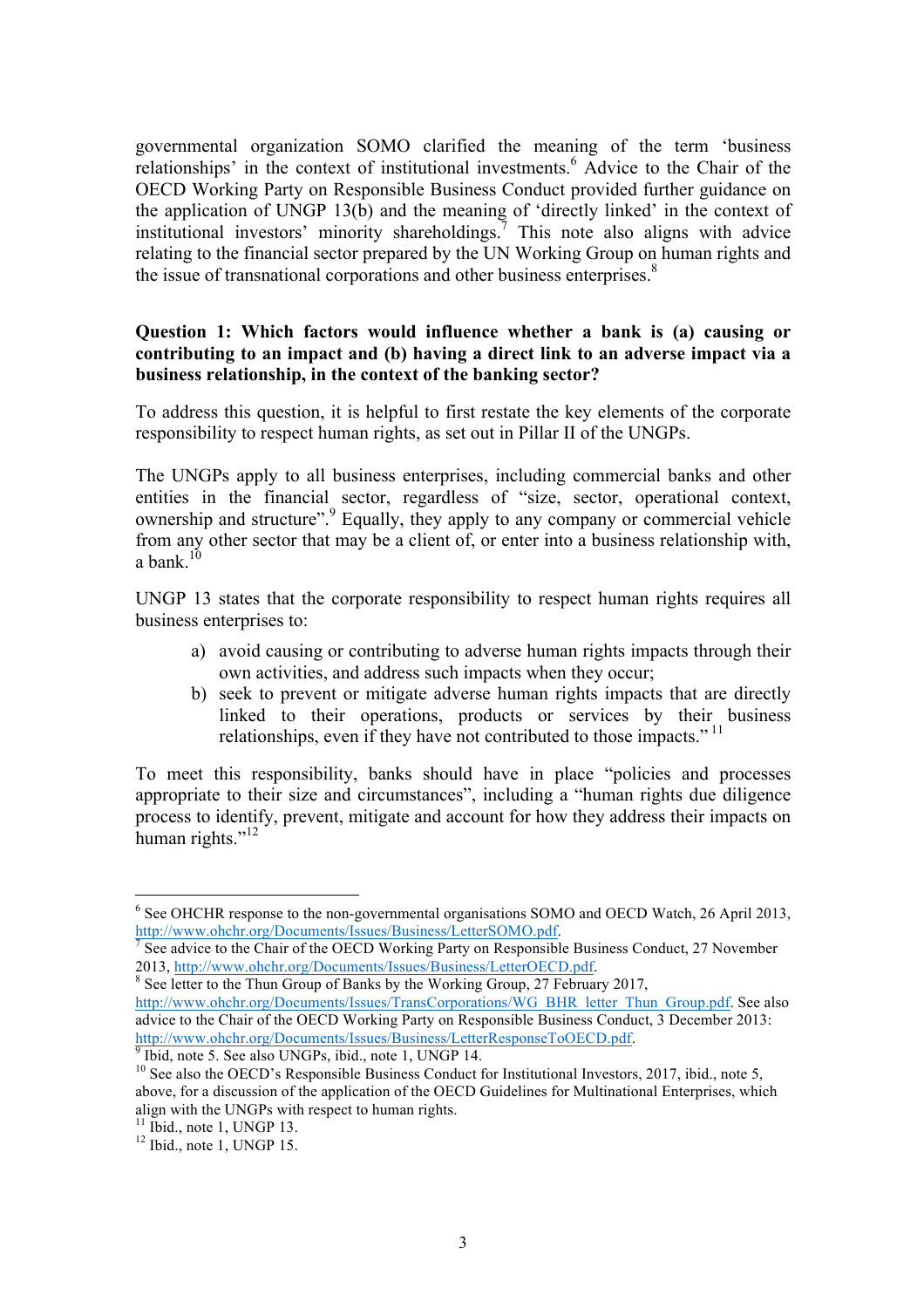It is through conducting human rights due diligence that a bank is able to identify *whether and how* it is involved with actual or potential adverse human rights impacts. The due diligence process should cover any impacts a bank may cause, those that it may contribute to through its own activities and impacts that may be directly linked to its operations, products or services through its clients or customers (i.e. its 'business relationships').<sup>[3</sup> A bank's 'own activities' in this context includes actions and decisions (including omissions) involving third parties, such as providing financial products and services to clients.

The complexity of a bank's human rights due diligence processes depend on the size of the bank, the nature and context of its operations and the severity of the bank's potential adverse human rights impacts.<sup>14</sup> 'Severity<sup>,15</sup> of potential impacts is the most important factor in determining the scale and complexity of the due diligence process.<sup>16</sup> The number and types of a bank's clients (existing and prospective), its financial products and services, and the countries in which its clients are located and operate in, will all influence the complexity of a bank's risk picture and the severity of the potential human rights risks associated with its activities and client relationships. The more complex a bank's portfolio, the more sophisticated its systems would need to be to make sure that it identifies and addresses relevant risks, and the more detailed its human rights due diligence processes would need to be with respect to particular clients or transactions.

In practice, for banks that have a large and/or complex portfolio of clients, it will likely be difficult to conduct in-depth human rights due diligence across all its activities and business relationships. The UNGPs recognize this situation and the need to prioritize due diligence efforts. To this end, a bank's human rights policies and systems should be developed with an aim to provide a minimum level of screening for all types of activities, with the more detailed analysis prioritized for high-risk clients or transactions. Where possible, a bank would be expected to first develop an understanding of its overall risk picture, including which areas (e.g. activities/sectors, relationships/clients, countries) are likely to pose the most severe risks, and then to prioritize those areas for more detailed analysis. In some cases, however, especially where severe risks are clearly present, it may be necessary to start with obvious highrisk areas without first conducting an overall analysis. The more detailed analysis involves analysing how the bank may be involved with specific risks or impacts (for the purposes of a bank's client relationships, the most relevant categories will be 'contribution' and 'direct linkage'), and identifying appropriate responses to prevent or mitigate them. As the bank addresses its involvement in the most severe risks and impacts, it would be expected to move on to less severe risks.<sup>17</sup>

<sup>&</sup>lt;sup>13</sup> Id, note 1, UNGP 17. See also OHCHR, The Corporate Responsibility to Respect Human Rights: An Interpretive Guide, HR/PUB/12/02, p.32.<br><sup>14</sup> Id., note 1. UNGP 14.

 $15$  Id., note 1. The commentary to UNGP 14 defines severe human rights impact with reference to its scale, scope and irremediable character.

<sup>&</sup>lt;sup>16</sup> Interpretive Guide, id., note 13, p. 19.<br><sup>17</sup> Id., note 1, commentary to UNGP 17.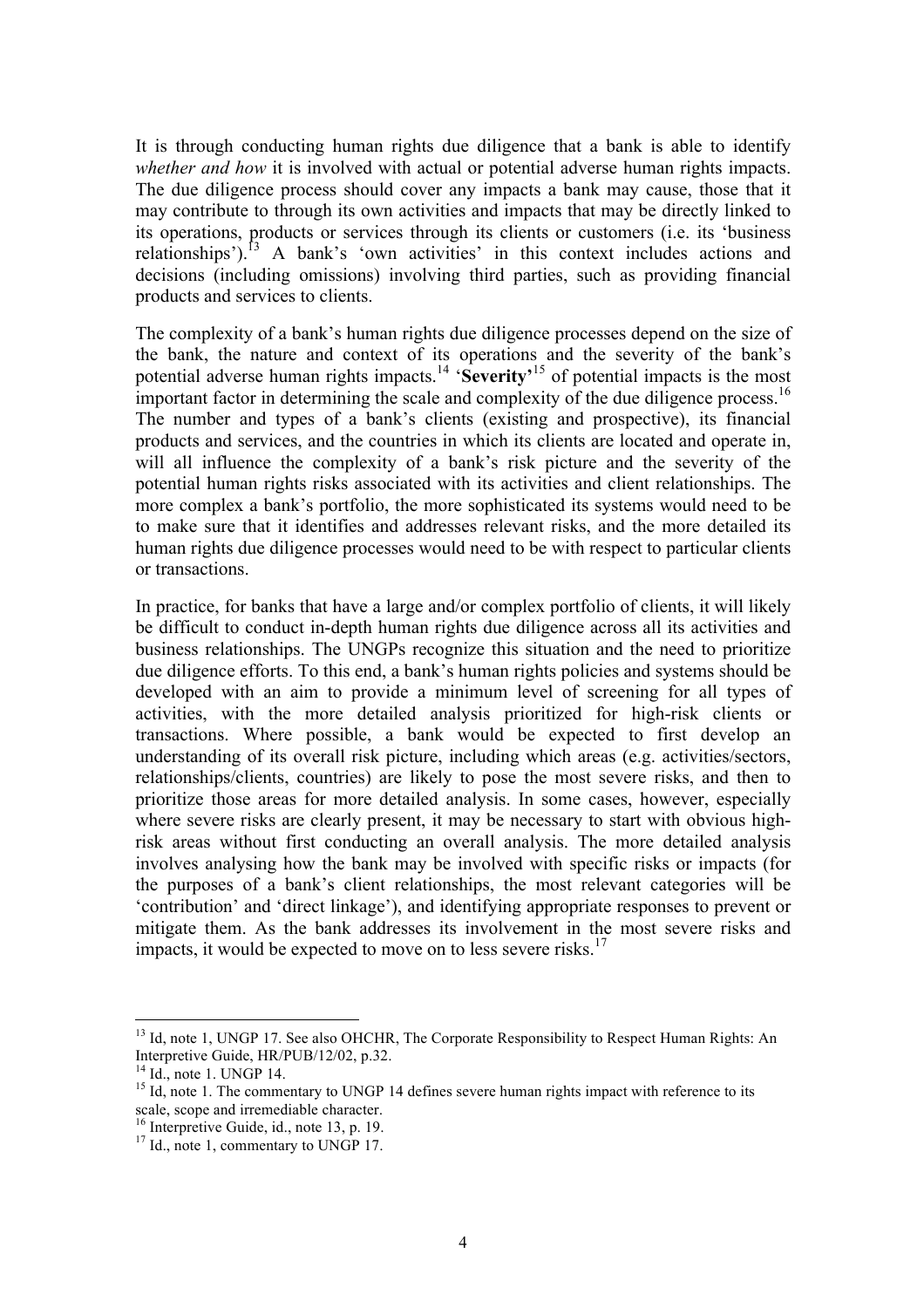Human rights due diligence should not be thought of as a linear process, but rather as an iterative, ongoing process that should be adapted in response to changes in a bank's operational context, emerging human rights risks (including in its clients/business relationships, e.g. new types of clients, changing situations for existing clients), and feedback from internal processes and external stakeholders. In the UNGPs, *addressing*  impacts and *accounting* to stakeholders form an integral part of the due diligence process and provide a 'feedback loop' to the bank that should in turn help shape and refine its due diligence processes in the future.<sup>18</sup>

#### *Causing, contributing and having a direct link to an adverse impact*

While UNGP 13 distinguishes between a bank's responsibility in situations where it is causing or contributing to adverse human rights impacts and in situations where a bank's financial products and services are directly linked to harm through a business relationship, it may be difficult in practice to delineate precisely whether a bank has contributed to an adverse impact or whether there is a situation of 'direct linkage'. However, since a bank's responsibility to respond to an impact (which may include remediation) depends on the nature of its involvement, it is nevertheless an important determination to make. It is worth noting, however, that where a bank has contributed to or has a direct link to an adverse impact through a client relationship, this does not shift the responsibility from the client onto the bank. The client always retains its own responsibilities to respect human rights, including with respect to remediation.

A bank can **cause** an adverse impact where its activities (its actions or omissions) 19 *on their own* 'remove or reduce'<sup>20</sup> a person's (or group of persons') ability to enjoy a human right, i.e. where the bank's activities alone (without those of clients or other stakeholders) are sufficient to result in the adverse impact. In the context of a bank's activities, such situations are most likely to arise in the context of a bank's own employees, for example if a bank discriminates against women or racial minorities in its hiring practices.

A bank can **contribute** to an adverse impact through its own activities (actions or omissions)21—either directly *alongside other entities*, or *through some outside entity*, such as a client.<sup>22</sup> Contribution implies an element of 'causality', for example that the bank's actions and decisions influenced the client in such a way as to make the adverse human rights impact more likely.<sup>23</sup> This element of causality may in practice exclude activities that have only a 'trivial or minor'<sup>24</sup> effect on the client, which may thus not

 $18$  In this regard, the concept of human rights due diligence may differ from how 'due diligence' is normally used in a banking context.<br><sup>19</sup> Id., note 1, commentary to UNGP 13.

<sup>&</sup>lt;sup>20</sup> Interpretive Guide, id., note 13, p. 16.<br>
<sup>21</sup> Id., note 1, commentary to UNGP 13.<br>
<sup>22</sup> Interpretive Guide, id., note 13, p. 15.<br>
<sup>23</sup> Id., note 22.<br>
<sup>24</sup> In the OECD Guidelines for Multinational Companies, which ar concept of due diligence, there is an explicit requirement that a contribution should be 'substantial' to be counted as such, i.e. the contribution should not be 'trivial or minor' in order to fall within the scope of the Guidelines. It should be noted that the UNGPs do not include this same requirement that a contribution meet a certain level to be counted as such. However, in practice, for there to be a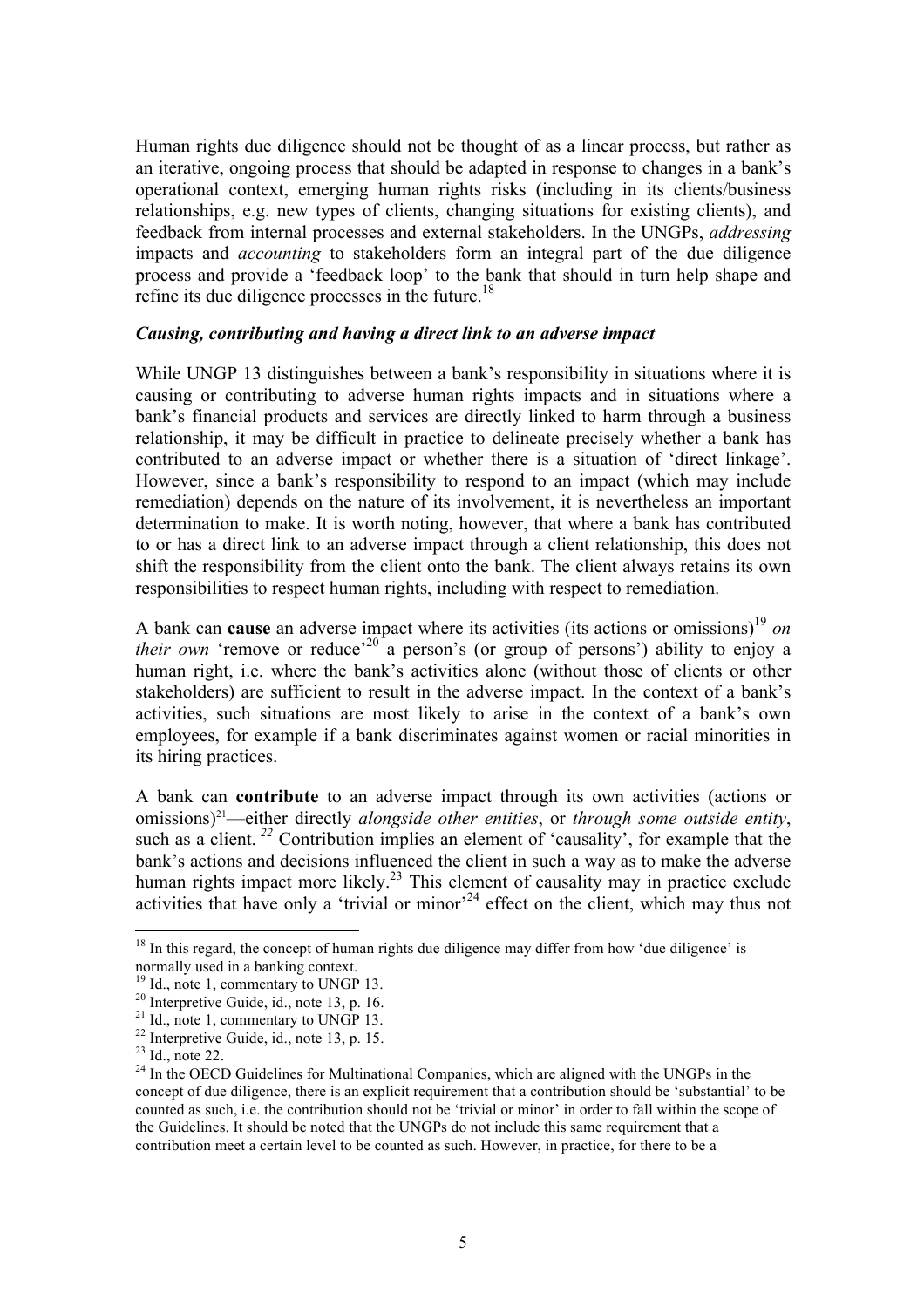be considered as 'contribution'. For example, a bank that provides financing to a client for an infrastructure project that entails clear risks of forced displacements may be considered to have facilitated—and thus contributed to—any displacements that occur, if the bank knew or should have known that risks of displacement were present, yet it took no steps to seek to get its client to prevent or mitigate them.

In practice, many of the impacts associated with a bank's financial products and services may fall into the **'direct linkage'** category. 'Direct linkage' refers to situations where a bank has *not* caused or contributed to an adverse human rights impact, but there is nevertheless a direct link between the operations, products or services of the bank and an adverse human rights impact, through the bank's business relationships. A situation of 'direct linkage' may occur where a bank has provided finance to a client and the client, in the context of using this finance, acts in such a way that it causes (or is at risk of causing) an adverse impact. Providing a financial product or service creates a business relationship between the bank and the client for the purposes of the UNGPs.25 However, the mere *existence* of such a business relationship does not automatically mean that there is a direct link between an adverse impact and the bank's financial product or service. For UNGP 13(b) to apply, the link needs to be between the financial product or service provided by the bank and the adverse impact itself.

In order to satisfy itself that its financial products and services are not being used in ways that cause adverse human rights impacts, a bank should clearly communicate its expectations to its clients and undertake human rights due diligence appropriate to the proposed transaction, which may include seeking assurances from the client that it has in place adequate policies and processes to itself identify, prevent and mitigate risks associated with its activities. For example, a bank may be one of several financiers to a project where a client, in breach of agreed standards and the client's own policies, violates health and safety regulations in a way that puts workers' health at risk. In this case, the bank has not contributed to the adverse impact. However, once it is made aware of this situation, it should use any leverage it has over the client to seek to mitigate the impact.

It should be noted that a situation of direct linkage can occur beyond the first tier of a client relationship – for example, if the client uses the bank's financial products or services to fund another business or entity that causes adverse impacts.<sup>26</sup>

#### *Continuum between categories*

In practice, there is a continuum between 'contributing to' and having a 'direct link' to an adverse human rights impact: a bank's involvement with an impact may shift over

<u> 1989 - Johann Stoff, amerikansk politiker (d. 1989)</u>

contribution at all requires sufficient effect on the client's actions so as to make the abuse happen or make it more likely to happen. Actions that a bank takes that have only a trivial or minor effect on the client's actions and decisions would thus be excluded. The level of contribution in a particular instance is furthermore of relevance when it comes to the question of remediation, as discussed below in relation to question 2. See OECD, 2011, OECD Guidelines for Multinational Enterprises, OECD Publishing, http://dx.doi.org/10.1787/9789264115415-en, Commentary on General Policies, para. 14.<br><sup>25</sup> See also OHCHR's advice to SOMO, id., note 6.<br><sup>26</sup> See further OHCHR's advice to the Chair of the OECD Working Party on Responsibl

Conduct on this issue, id., note 7.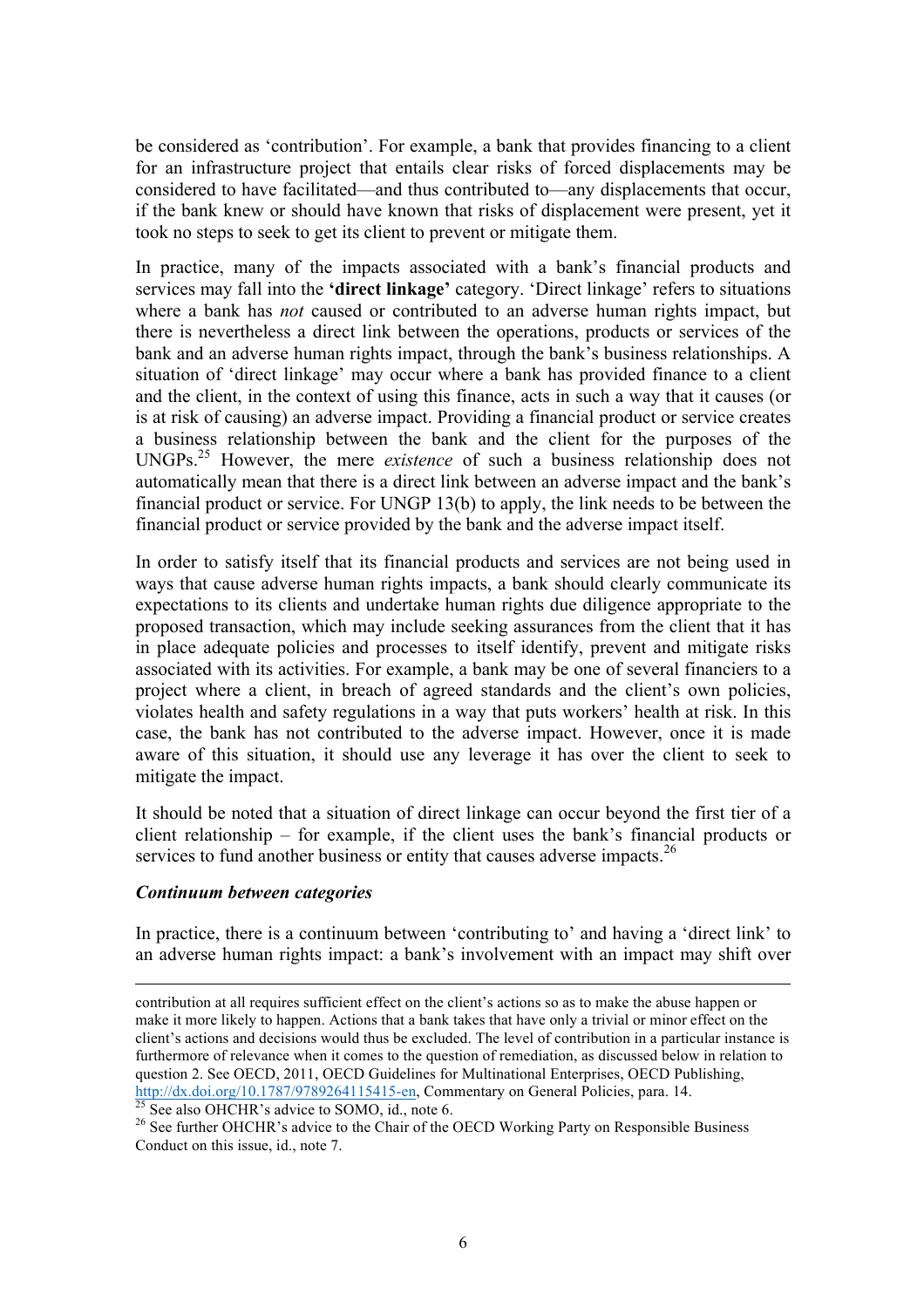time, depending on its own actions and omissions. For example, if bank identifies or is made aware of an ongoing human rights issue that is directly linked to its operations, products or services through a client relationship, yet over time fails to take reasonable steps to seek to prevent or mitigate the impact—such as bringing up the issue with the client's leadership or board, persuading other banks to join in raising the issue with the client, making further financing contingent upon correcting the situation, etc.—it could eventually be seen to be facilitating the continuance of the situation and thus be in a situation of 'contributing.'

## *The role of leverage*

<u> 1989 - Johann Barn, mars eta bainar eta industrial eta baina eta baina eta baina eta baina eta baina eta bain</u>

It is worth noting that a bank may be involved with an adverse impact whether or not it has *leverage* over a client.<sup>27</sup> The absence of leverage does not by itself mean that the bank is not involved and that the impact falls outside the responsibility to respect as set out in the UNGPs, although the extent of leverage will naturally have great bearing on the bank's options to respond to such a situation. In other words, a bank would both need to establish its relationship to the impact (if any) and consider what action it can take in response, for example whether it has leverage to stop or mitigate the abuse.

Similarly, the degree of '*proximity'* between the bank and the client or other entity causing the impact is not by itself a factor in determining the overall scope or 'boundaries' of a bank's human rights responsibilities, as both contribution and linkage can exist beyond the first tier of a client or other business relationship. Proximity can instead be an indicator of the degree of leverage a bank has to seek to prevent or mitigate the impact, and therefore relevant to the options available to a bank in responding.

# *Factors influencing the nature of a bank's involvement with an adverse human rights impact*

While it is not possible to provide an exhaustive *ex ante* "check list" of situations that would fall within one category or the other, the following section sets out a nonexhaustive list of factors that may be used to determine whether a bank is causing or contributing to, or has a direct link to an adverse impact. Further deliberations involving banks together and other relevant stakeholders are needed to explore the practical implications of applying such factors in the banking context to understand

<sup>&</sup>lt;sup>27</sup> As defined in the OHCHR Interpretive Guide (p.7), leverage is an advantage that gives power to influence, such as the ability of a business enterprise to effect change in the wrongful practices of another party that is causing or contributing to an adverse human rights impact. A bank may not have sufficient leverage over a client to effectively influence its actions. However, there may be ways to increase its leverage, including by acting together with other banks. If the bank has no leverage, and the adverse impact is severe or ongoing, the bank may need to consider terminating the business relationship if possible, taking into account credible assessments of any human rights impacts of so doing. If the bank chooses to stay in the relationship, it should be prepared to accept the consequences of doing so – whether legal, financial or reputational. See also OHCHR Advice to the Chair of the OECD Working Party on Responsible Business Conduct, id. note 7.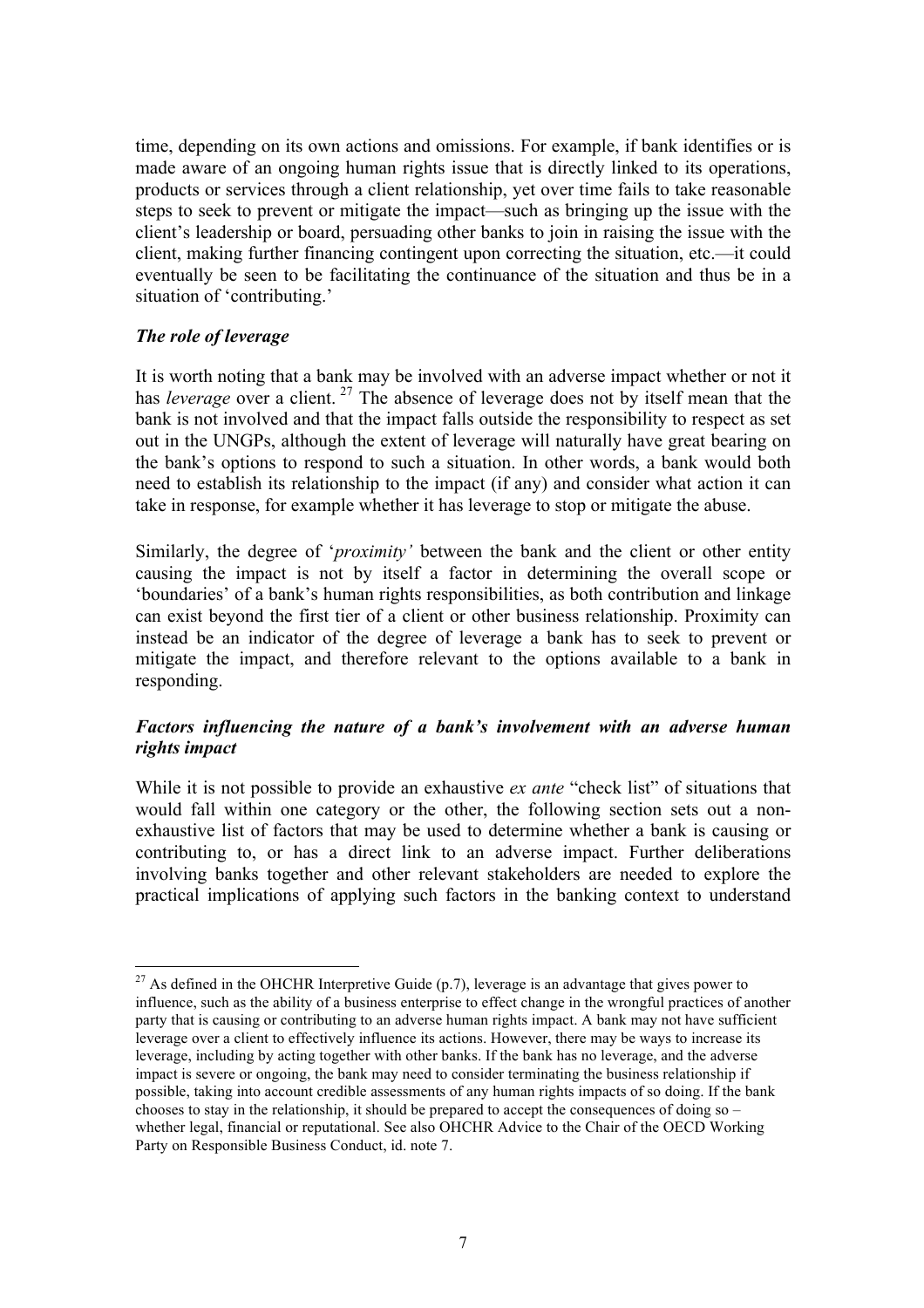how they would apply to a wide range of financing scenarios.<sup>28</sup>

- *Whether the bank's actions and decisions on their own* were sufficient to result in an adverse human rights impact, without the contribution of clients or other entities. If so, the bank is in 'causing' an adverse impact. If the bank's actions, without those of clients or other entities, would not in and of themselves have resulted in the adverse impact, it is likely a situation of either contribution or direct linkage.
- *Whether the bank was incentivising*<sup>29</sup> harm, i.e. whether the bank's actions or omissions (failure to act) make it more likely that someone else will cause the harm. Such instances are *necessarily* instances of contribution. Motivating or incentivising harm implies that the bank affected its client in a way that made the client more likely to act in a way that an adverse human rights impact occurred. The mere existence of a business relationship would not normally equate motivating or incentivising harm – there needs to be a specific action or decision by the bank that provides motivation or incentives for the client to act in a way that results in human rights harm. For example, a bank that advises a client on cost-cutting on an infrastructure project, despite such cost-cutting measures making it significantly more likely that livelihoods of nearby communities would be destroyed, may be seen to be contributing to harm caused by the client.
- **Whether the bank was facilitating** the harm, i.e. where the bank adds to conditions that make it possible for someone else to cause harm. The primary activity, i.e. providing a financial product or service, is not inherently problematic—it is in fact an important service to commerce—and as such not the facilitating factor in and of itself because the potential for abuse relates to external factors, i.e. the decisions of the client. However, a bank may facilitate a client or other entity to cause harm, *if it knows or should have known that there is human rights risk associated with a particular client or project*, but it omits to take any action to require, encourage or support the client to prevent or mitigate these risks. The bank's failure to act upon information that was or should have been available to it may create a facilitating environment for a client to more easily take actions that result in abuses. Conversely, if the bank knows about a human rights risk associated with a particular project and takes reasonable steps to prevent and mitigate these risks, the situation would instead in principle be one of 'linkage'.

 $^{28}$  See, above, the OECD multi-stakeholder process on Responsible Business Conduct in the financial sector. See also the Dutch Banking Sector Agreement https://www.ser.nl/nl/publicaties/overige/2010-2019/2016/dutch-banking-sector-agreement.aspx<br><sup>29</sup> See also the OECD Guidelines for Multinational Enterprises, 2011, ibid., note 24. While the UNGPs

do not explicitly mention the concepts of incentivizing or facilitating, these same concepts are indirectly suggested by the OHCHR Interpretive Guide (ibid., note 13), by the examples of 'contributions' to adverse impacts given throughout.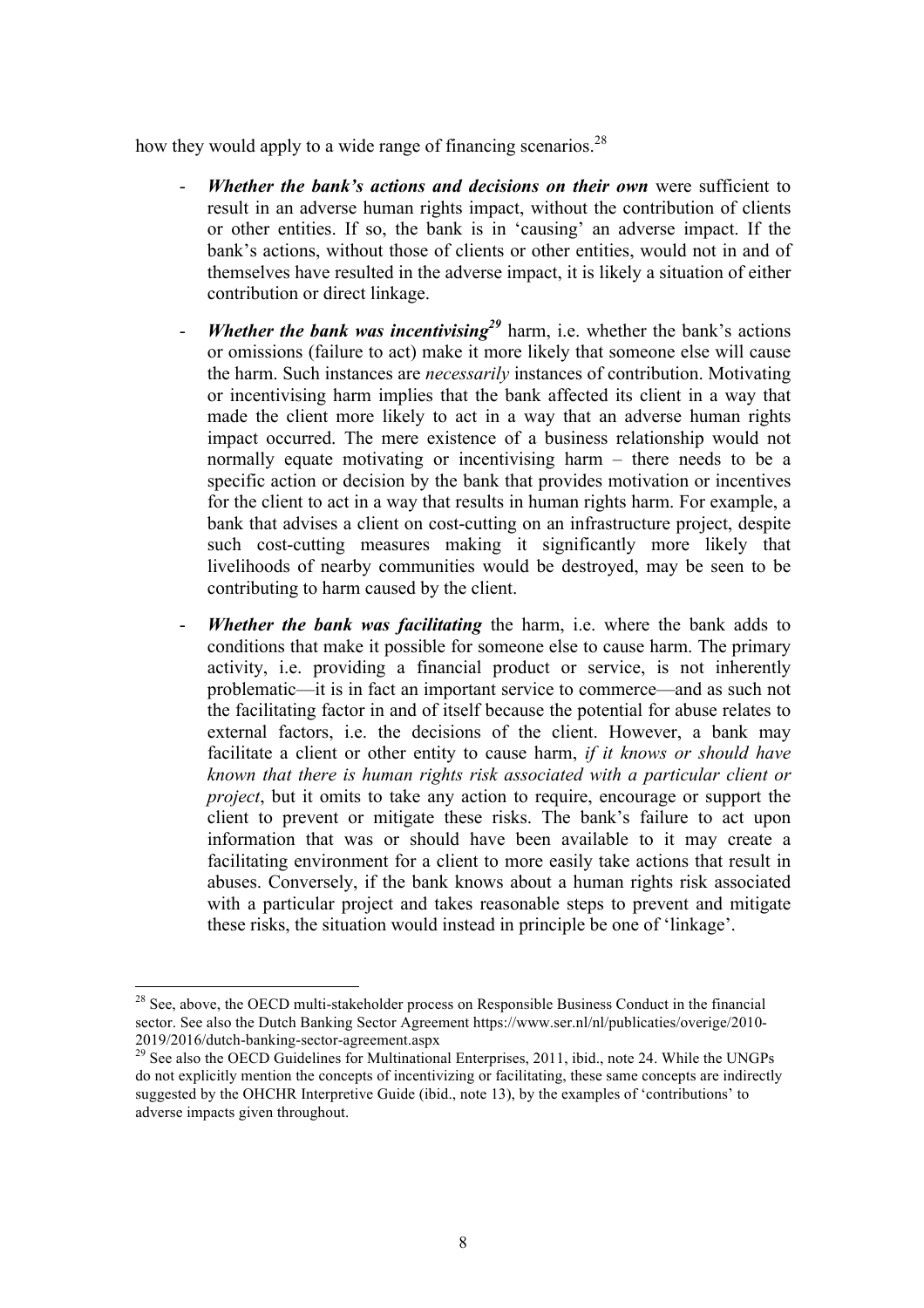Whether a situation is one of incentivising or of facilitating, contribution to human rights harm is tied to a *bank's actions or omissions*, not the outcome, i.e. the *existence of harm.* If it was defined by the outcome (i.e. *whether harm occurred)* then a bank would be considered to have contributed to *any* harm associated with its financial products or services, regardless of its efforts to identify and mitigate risk. This would not be a reasonable standard and it is not what is expected under the UNGPs.

- *The quality of a bank's human rights systems and its human rights due diligence processes*, i.e. its processes to identify, prevent and mitigate harm is an important factor. As noted above, whether a bank is contributing to a human rights impact depends on the bank's own actions or omissions. Carrying out due diligence appropriate to the scope and complexity of a bank's portfolio and risk picture should help it effectively identify risks and prevent them from occurring. However, where a bank has not undertaken appropriate human rights due diligence, it may miss risks and omit to take the steps necessary to prevent or mitigate that risk. If a bank has in place appropriate policies or processes, but these are ignored or side-lined in practice, it may similarly take actions that ignores human rights risks. Whether a bank's due diligence efforts have been reasonable and appropriate to a particular situation depends on the context of that specific instance (see above about the factors influencing due diligence processes). Dialogue with stakeholders or, if necessary, through external processes may help in identifying more specific dimensions of what is expected in particular circumstances.

In line with the UNGPs, banks should have in place a policy statement on human rights, clearly communicate their human rights expectations to clients and other business partners, and a due diligence process to identify and assess impacts (drawing on relevant internal and external expertise, and in consultation with stakeholders), integrate the findings from their impact assessments across relevant functions and departments (including taking appropriate actions), and track and account for how impacts are addressed.<sup>30</sup>

As already mentioned, due diligence in the UNGPs is a continuous, ongoing, iterative process. Extensive and complex client portfolios, changes in operating contexts, or the decision to prioritize due diligence in certain areas, may mean that some risks or impacts are not immediately identified by the bank itself, but are brought to the attention of the bank through a triggering event or by external stakeholders. In such cases, a bank would need to extend the scope of its due diligence process and determine how, if at all, it is involved with a risk or impact that has been brought to its attention and what would be an appropriate response. Such a situation does not *necessarily* imply that the bank did not meet the expected standard of conduct under the UNGPs in failing to identify or address a risk/impact, if it can demonstrate that it did in fact take reasonable steps to seek to identify, prevent, and mitigate adverse

 <sup>30</sup> Id., note 1, UNGPs 14-21.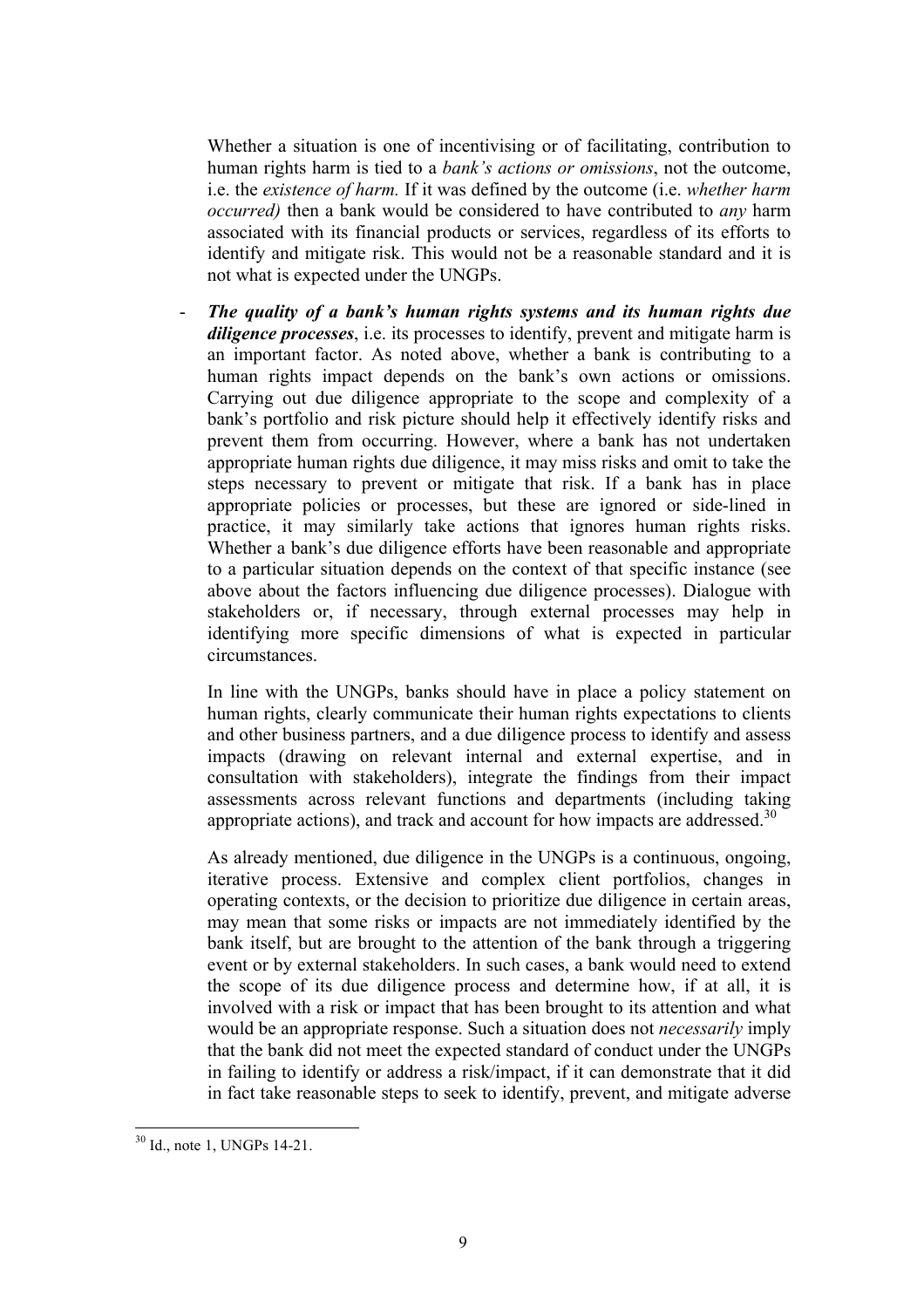impacts in the specific situation. However, it may indicate that the bank needs to update its human rights due diligence process, for example by prioritizing risks differently or to change the way in which it monitors client performance.

Disputes about whether a bank's actions place it in a situation of contribution rather than linkage (and thus having a responsibility for remediation) should be settled through stakeholder dialogue or legitimate grievance processes (see question 2, below).

## **Question 2: Where a bank has contributed to an adverse impact through its finance, what are the differentiated responsibilities of the bank and the company or vehicle leading the project to provide for or cooperate in remediation under Guiding Principle 22?**

A bank cannot meet its responsibility to respect human rights if it causes or contributes to adverse human rights impact and then fails to enable its remediation.<sup>31</sup> It should be emphasized that attribution of responsibility, and thus responsibility for remediation, in the UNGPs is *distinct from issues of legal liability and enforcement*, which remain defined largely by national law provisions in relevant jurisdictions.<sup>32</sup>

UNGP 22 stipulates:

"[w]here business enterprises identify that they have **caused or contributed** to adverse impacts, they should provide for or cooperate in their remediation through legitimate processes." [emphasis added]

This situation is distinct from situations where a bank did not cause or contribute to the adverse impact, but instead the impact is *'directly linked'* to its operations, products or services by a business relationship.<sup>33</sup> In such cases, the responsibility to respect *does not require that the bank itself provide for remediation, though it may take a role in doing so*. <sup>34</sup> UNGP 19 elaborates on the appropriate action expected in situations where a bank is "directly linked", which may include using any leverage the bank may have over the client to seek to influence it to provide for remediation.<sup>35</sup>

Two main scenarios may occur: where a bank recognizes that it is responsible for an adverse impact, and where it does not. The application of UNGP 22 is limited to situations where *a bank itself recognizes* that it has caused or contributed to an adverse impact. A bank may arrive at such recognition through its own due diligence processes, in consultation with stakeholders, or through an operational-level grievance mechanism.

 $31$  Interpretive Guide, id., note 13, p. 63.

 $32$  Id., note 1, commentary to UNGP 12. For an analysis of legal issues relating to banks and human rights, see joint report from UNEP-Finance Initiative and Foley Hoag LLP

http://www.unepfi.org/fileadmin/documents/BanksandHumanRights.pdf<br>
<sup>33</sup> Id., note 1, UNGP 13 (b).

 $\frac{34}{34}$  Id., note 1, CNST 13 (b).<br><sup>34</sup> Id., note 1, commentary to UNGP 22.<br><sup>35</sup> Id., note 1, UNGP 19 and its commentary. See also the Interpretive Guide, id., note 1, pp. 48-52.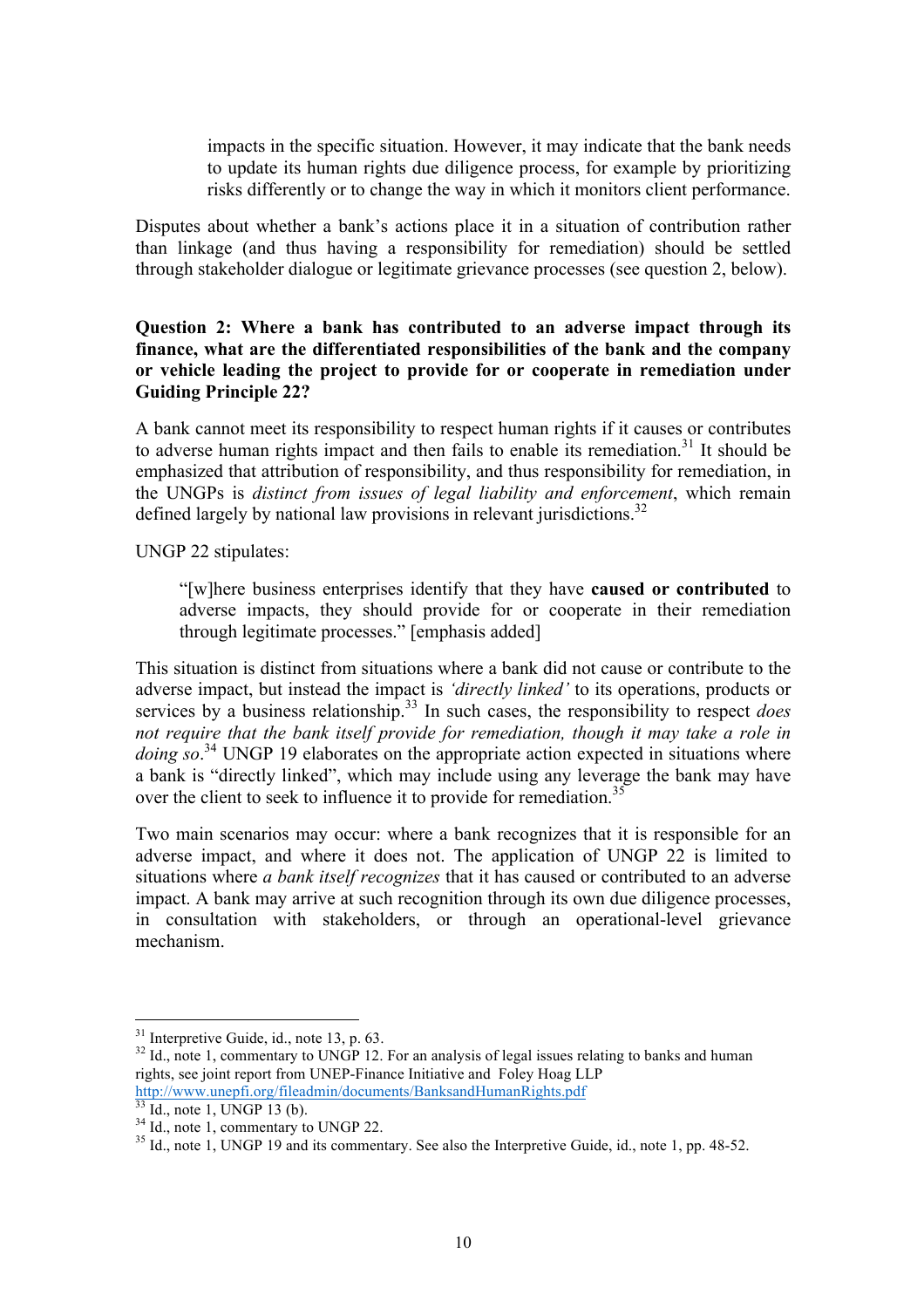#### *Situations where a bank does not accept responsibility*

In situations where a bank contests an allegation that it has caused or contributed to an adverse impact*, it is not expected to provide for remediation itself unless and until it is obliged to do so* (for instance, by a court decision or the conclusion of another binding grievance mechanism).<sup>36</sup> However, the corporate responsibility to respect always implies a responsibility to *cooperate in good faith* with legitimate processes designed to settle grievances, either through judicial or non-judicial means, even when the bank contests the allegations made against it. $37$ 

#### *Situations where a bank accepts responsibility*

Where a bank accepts that it has contributed to an adverse impact in the context of its client relationships, the bank has a responsibility for providing or cooperating in remediation of that impact. However, as OHCHR has previously noted, while the corporate responsibility to respect human rights extends to a bank's business relationships, *it does not intend to shift the burden of responsibility* for the impact from the client causing the impact onto the bank. <sup>38</sup> This means that where a bank is contributing to an impact, for example through a specific project finance transaction, the client (in this case, the project operator) retains its own responsibilities under the UNGPs, including as it relates to remediation, as discussed below.

The commentary to UNGP 22 makes clear that remediation requires 'active engagement' by the bank, meaning that it should actively seek to ensure that timely and effective remedy is provided. UNGP 22 does not prescribe that the bank must provide the remedy directly through its own mechanisms; in many cases, both the affected stakeholders and the bank may prefer a legitimate external grievance mechanism to hear the case and decide on remedy.<sup>39</sup> 'But 'active engagement' implies that the bank should continue to closely follow the situation even where remediation is not being provided by the bank itself, and take appropriate action where needed to ensure that remedy is indeed being provided.

Where the bank recognises that it has contributed to the impact through its own activities, it is *not only its responsibility for remediation under UNGP 22 that is triggered*. As part of its responsibility to respect human rights, the bank should also take appropriate steps to *cease or prevent its contribution* to the impact and use its leverage<sup>40</sup> to mitigate any remaining impact to the greatest extent possible.<sup>41</sup>

#### *Remedy in the context of 'contribution' – differentiated share of remediation*

Where more than one company has contributed to an adverse human rights impact, the question arises whether or how to allocate differentiated responsibility to remediate.

<sup>&</sup>lt;sup>36</sup> Interpretive Guide, Id. note 13, p. 67.

<sup>&</sup>lt;sup>37</sup> The Interpretive Guide elaborates on what legitimate processes may look like, id., note 13, p. 65.<br><sup>38</sup> See advice from OHCHR to the OECD Working Party, id., note 7.<br><sup>39</sup> Interpretive Guide, id. note 13, p. 64.<br><sup>40</sup>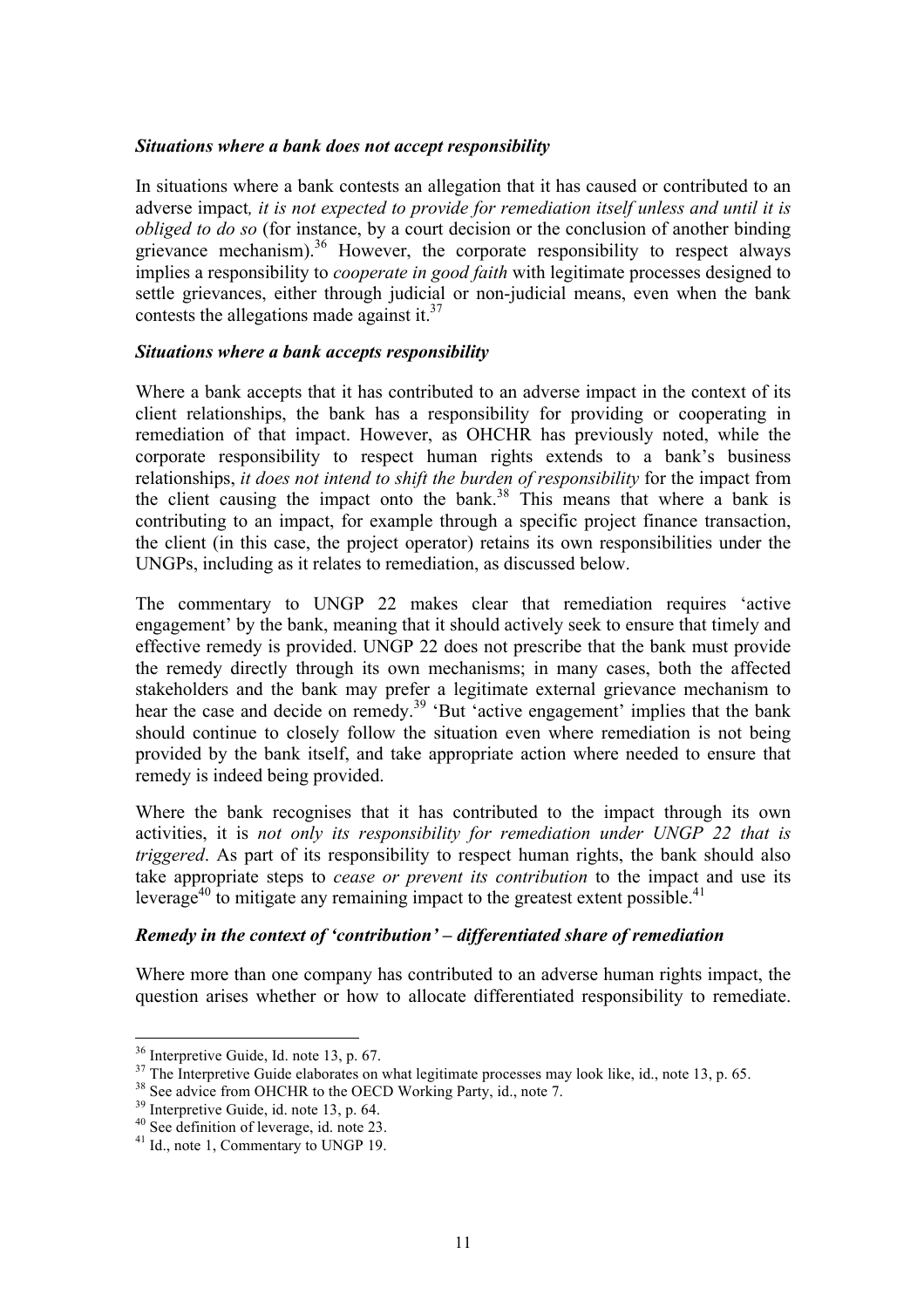The principle remains that all companies that have contributed should provide for or cooperate in remediation through legitimate processes. This carries an expectation that a bank contributing to human rights abuse through a client relationship should provide for remediation appropriate to *its share in the responsibility* for the harm.

As such, there are situations where it would be appropriate that contributing companies provide a differentiated share of the remediation, also to avoid providing perverse incentives to the client and/or other contributing companies not to provide for remedy. It is not, however, possible to stipulate in general terms *pro rata* responsibilities of involved companies in different scenarios. The exact allocation of different companies' 'share' of the harm will depend entirely on the specific situation and should be determined in each instance through the remediation process, which should involve a legitimate grievance mechanism. If the implicated companies cannot reach agreement on their respective share of responsibility for the harm, it may prove necessary either to involve a neutral third party as a mediator or to turn to adjudication.<sup>42</sup>

In situations where a bank has contributed to an adverse human rights impact caused by a client, there may furthermore be several processes through which stakeholders seek remediation. Where a bank recognizes that it has contributed to adverse human rights impact through a client, and that client is either providing remediation and/or is being held to account through a legitimate mechanism, it will typically be appropriate for the bank *to defer* to that process. This is particularly the case where a parallel remediation process could undermine the other legitimate process.<sup>43</sup>

Deferring to other remediation processes does not imply a limitation of the bank's responsibility under UNGP 22. However, for reasons of both accountability and reasonableness, the entity most directly involved with the harm should have the primary responsibility to provide remediation. In many cases involving banks, there may also be multiple stakeholders involved in a process to seek remediation, creating a risk of parallel, potentially conflicting processes. For example, a bank may be only one of many financiers of a project. In such situations, it may be most practical to defer to a single process.

However, in all cases of deferring to other ongoing processes, the bank would nevertheless be expected to be prepared to cooperate in the remediation process, for example by providing relevant information or other measures that are necessary for the process.44

In situations where the bank is the only one of the entities involved which is willing or able to provide for remediation, it may be unreasonable to assume that it should necessarily carry the full share of the remediation, particularly if it has only made a limited contribution to the harm compared to its client and/or other entities involved. This could create perverse incentives for other contributors to deny responsibility.

 $42$  This is similar to the recommendation in cases where there is no agreement with those affected on the appropriate remedy. Interpretive Guide, id. note 13, p. 68.<br><sup>43</sup> Id., note 30.<br><sup>44</sup> Id., note 31.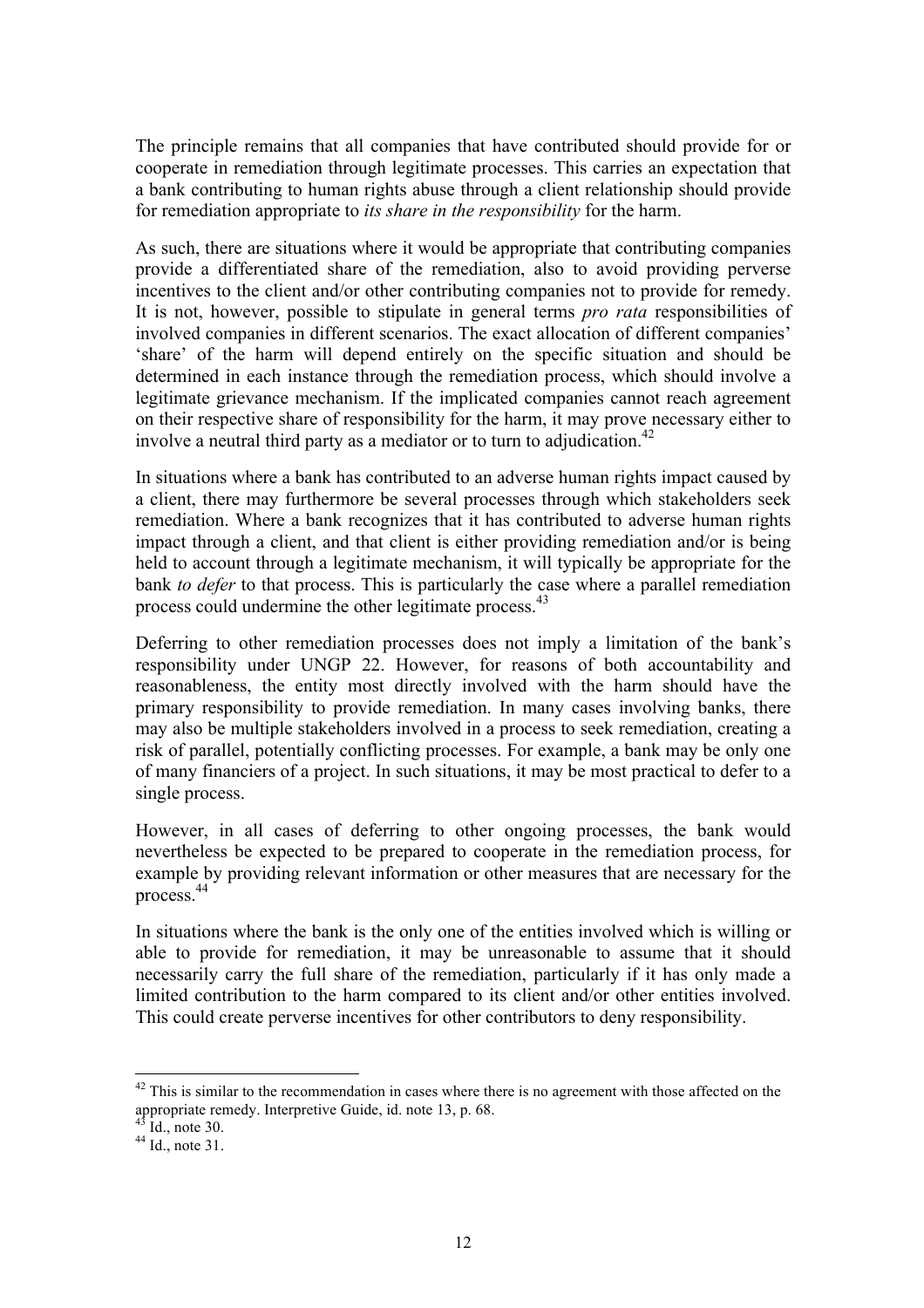If the bank finds that an adverse impact it has contributed to is not remediated by the client, it should exercise its leverage over the client to seek to get it to meet at least its share of the responsibility. Depending on the particular circumstances and contractual arrangements, such leverage might exist in the form of withholding further funding for a project or similar measures. In any case, the bank should still take steps to make its own contribution right; however, this should be done in a way that does not provide perverse incentive for the client to evade its responsibility to remediate. The question of how to avoid creating perverse incentives for clients in practice is, however, one that needs to be discussed further in a multi-stakeholder context including banks, civil society organizations, experts and others.

Remedies can take a variety of forms and it is important to understand what those affected would view as an effective remedy, in addition to the bank's own view. Remedy may include an apology, provisions to ensure the harm cannot recur, compensation (financial or other) for the harm, restitution or rehabilitation, cessation of a particular activity or relationship, or some other form of remedy agreed by the parties.<sup>45</sup> A bank may consider whether it would be appropriate to extend one or more of these forms of remedy for its own contribution to those harmed, even where the harm is being remediated through other legitimate processes. For example, it may be particularly important for the bank to acknowledge the harm suffered and its own involvement in it, and to demonstrate efforts to improve its processes to ensure that similar abuses will not occur again. Further exploration of practical examples in a multi-stakeholder setting would be useful in this context to provide guidance on what may be appropriate forms of remedy in different 'contribution' scenarios.

#### *Expected actions in situations of 'linkage'*

If a bank has identified adverse human right impacts *directly linked* to its financial products or services through a client it is not responsible for providing remedy. However, there are still actions expected of the bank other than remediation  $-$  i.e. to *seek to prevent or mitigate* the impact. UNGP 19 and its commentary make clear that the appropriate action will vary according to the extent of the leverage that the bank has in addressing the adverse impact. However, the expectation is that it will take steps to seek to do so, using its leverage. If the bank lacks leverage there may be ways to increase it. In situations where the bank lacks the leverage to prevent or mitigate the adverse human rights impact and is unable to increase its leverage, it should consider ending the relationship, taking into account the potential human rights risks of doing so.<sup>46</sup> The UNGPs set out considerations that will factor into the appropriate response by the bank, including how crucial the relationship is to the bank, the severity of the abuse and whether terminating the relationship with the client would itself have adverse

<sup>&</sup>lt;sup>45</sup> Interpretive Guide, id., note 13, p. 65.<br><sup>46</sup> Note that considerations of ending a business relationship may also be subject to contractual terms, and that banks may in some situations be legally prevented from terminating or suspending a client/business relationship based on human rights performance. In such cases, leverage will likely be limited. Ideally, provisions for terminating a relationship based on failure to address human rights risk would be incorporated into contracts with clients and business partners. For further discussion of considerations in terminating a business relationship, see also the guide prepared by SOMO, April 2016, Should I Stay or Should I Go, p. 4, https://www.somo.nl/should-i-stay-or-should-i-go-2/.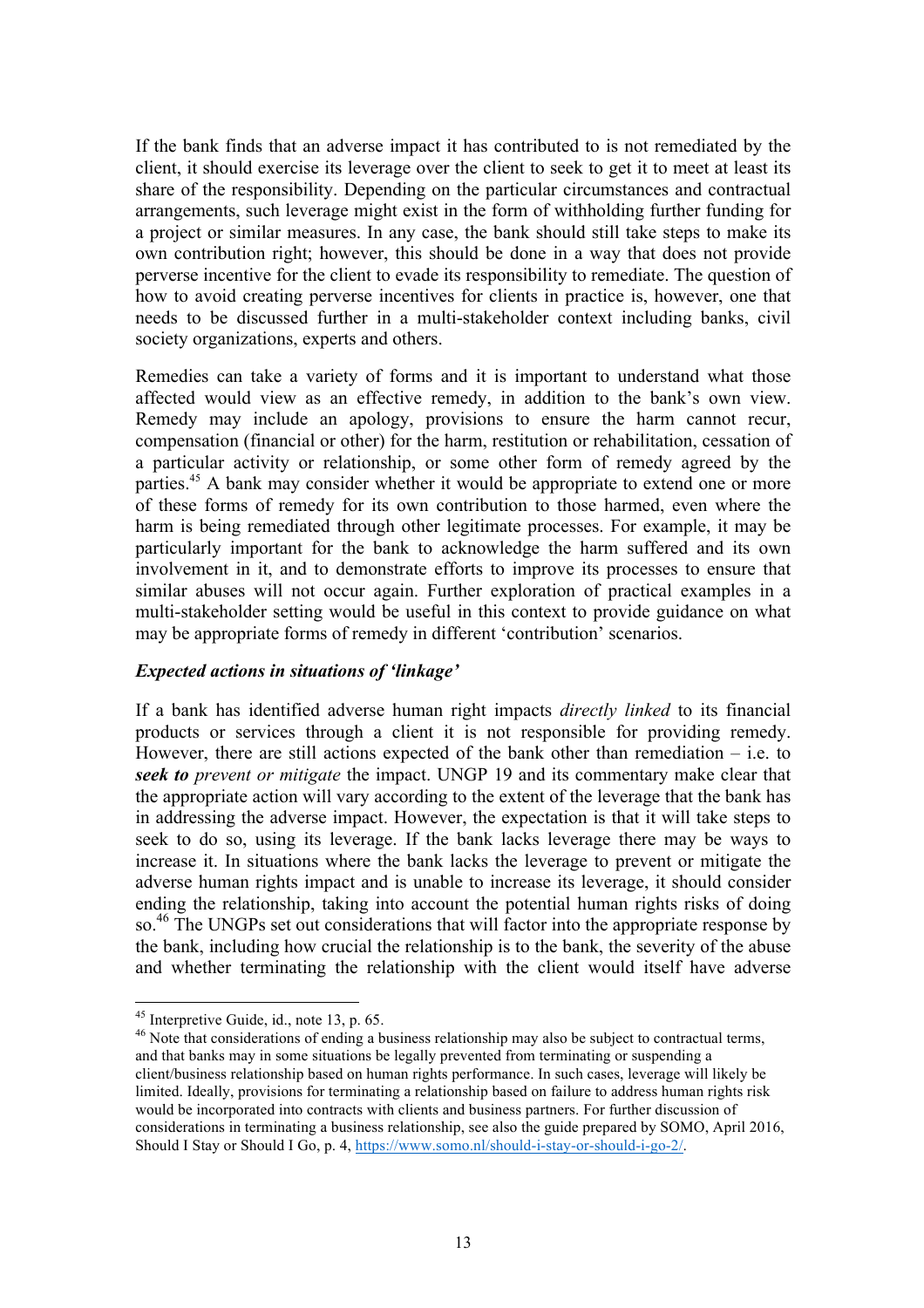human rights consequences. However, the practical implications of these considerations in a banking context, as well as the question of how banks can best exercise or increase their leverage, would be useful to explore and elaborate through multi-stakeholder processes.

**Question 3: How should the responsibilities of banks to "establish or participate in effective operational-level grievance mechanisms for individuals and communities who may be adversely impacted by their operations" under Guiding Principle 29 be interpreted with regard to adverse impacts that a bank may cause or contribute, or those to which the bank may have a direct link through its finance?**  In particular, in the context of impacts that a bank has not caused through its *own* **activities, what would be the differentiated responsibilities of the bank and the company which has directly caused an impact to establish a grievance mechanism, and how should the term "operational level" be interpreted in this regard?** 

# *Responsibility to establish or participate in effective operational-level grievance mechanisms*

As noted above, a bank cannot meet its responsibility to respect human rights if it fails to provide for or cooperate in remediation of harms which it has caused or contributed to.<sup>47</sup> One of the most systematic ways to provide for remediation of such impacts is through an operational-level grievance mechanism (OLGM).<sup>48</sup>

## UNGP 29 provides the following:

"To make it possible for grievances to be addressed early and remediated directly, business enterprises should establish or participate in effective operational-level grievance mechanisms for individuals and communities who may be adversely impacted."

An OLGM is a mechanism that is directly accessible to stakeholders who feel they have been adversely impacted.49 An OLGM serves **two main purposes**: to "support the identification of adverse human rights impacts as a part of an enterprise's ongoing human rights due diligence", and to "make it possible for grievances, once identified, to be addressed and for adverse impacts to be remediated early and directly".<sup>50</sup> Thus, remediation of actual adverse impacts is only one of the purposes of such mechanisms.

OLGMs have to date been little discussed with respect to the financial sector, or for banks specifically. Banks may combine physical footprints with extensive and varied client relationships across a large number of geographies. A bank may reasonably expect that most of its potential involvement with human rights harm may relate primarily to its client relationships. These conditions create particular challenges with respect to the forms that a suitable grievance mechanism may take and how it would

<sup>&</sup>lt;sup>47</sup> Id., note 1, UNGP 22.<br><sup>48</sup> Interpretive Guide, id., note 13, p. 68.<br><sup>49</sup> Id., note 1, UNGP 29, commentary.<br><sup>50</sup> Id., note 1 UNGP 29, commentary.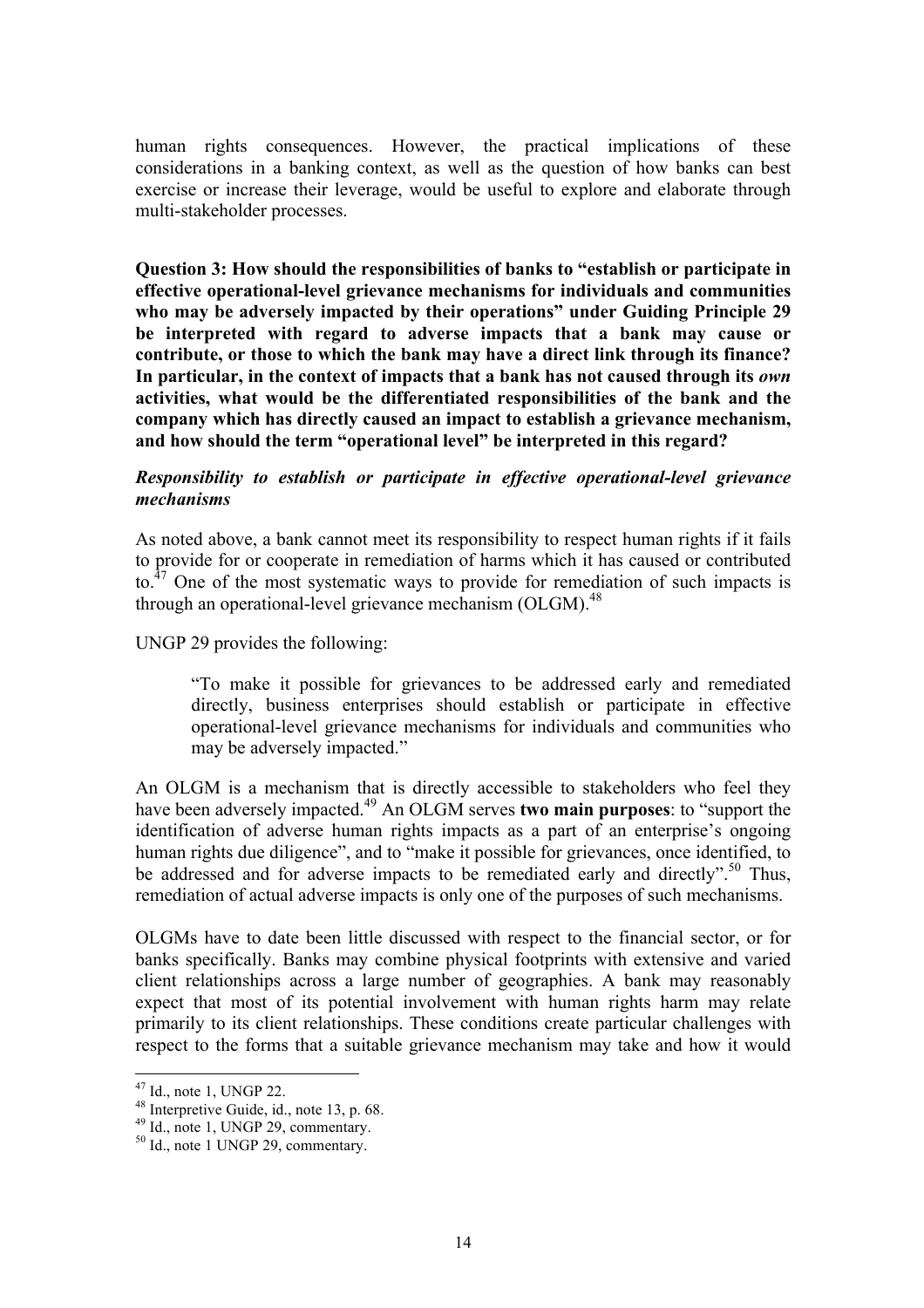operate. OLGMs can potentially take a range of forms, which would depend on the type of the bank, the needs of its stakeholders, and the bank's human rights risk picture. However, it is important to note that any OLGM should meet the criteria that are set out in UNGP 31 to ensure its effectiveness.<sup>51</sup>

To identify how OLGMs may be designed and work in the banking sector in practice, further discussion within the sector and with stakeholders is necessary.<sup>52</sup> The following section aims to set out some general principles to inform discussions regarding the responsibility to establish OLGMs and the functions that these mechanisms can play with respect to remediation and beyond. $53$ 

UNGP 29 stipulates that companies establish or cooperate in grievance mechanisms in order *to make it possible* for business enterprises to address grievances early and directly. In other words, banks are expected to have mechanisms in place (their own or one they participate in) to respond effectively if or when grievances arise. This is *separate* from the substantive responsibility for remediation for identified harm, which is set out in UNGP 22. While OLGMs may be established in response to specific situations of adverse impact, the UNGPs intend for them to be established proactively, in order to provide a venue for stakeholders to raise concerns and resolve them before they escalate into larger-scale grievances.

It should be noted that the UNGPs do not require that every bank have its own OLGM—it can participate in mechanisms that may be established in collaboration with or by other entities, for example through industry-networks, multi-stakeholder initiatives, or sector-based human rights initiatives.<sup>54</sup>

In addition, the UNGPs make clear that OLGMs should form one part of a broader system of effective remedy mechanisms. While OLGMs are one means through which remediation can be provided, some impacts may be best remediated through other legitimate mechanisms, including State-based judicial and non-judicial mechanisms.<sup>55</sup> Banks should respect stakeholder preferences with respect to use of OLGMs or other legitimate processes, and engage with the latter in good faith.

http://www.ohchr.org/EN/Issues/Business/Pages/OHCHRstudyondomesticlawremedies.aspx and the project portal at the Business and Human Rights Resource Centre: https://business-

humanrights.org/en/ohchr-accountability-and-remedy-project.

<sup>&</sup>lt;sup>51</sup> Ibid., note 1, UNGP 31 and its commentary.

 $52$  Note that in the context of the Dutch Banking Sector Agreement on international responsible business conduct regarding human rights, there is an ongoing discussion to explore the functioning of OLGMs in the banking sector. https://www.ser.nl/~/media/files/internet/publicaties/overige/2010\_2019/2016/dutchbanking-sector-agreement.ashx<br>
<sup>53</sup> For consistency with the UNGPs, this note uses the term "operational-level grievance mechanisms"

<sup>(</sup>OLGMs) throughout. This term should be understood broadly, to cover grievance mechanisms that are set up by a bank, alone or together with other stakeholders, but which may not be "operational-level" in a traditional sense of being "on the ground" where impacts are taking place.

<sup>&</sup>lt;sup>54</sup> Interpretive Guide, id., note 13, p. 72.<br><sup>55</sup> Regarding improvement of judicial mechanisms, see recommendations from OHCHR's Accountability and Remedy Project (phase I), and OHCHR's ongoing project regarding the functioning of State-based non-judicial mechanisms (Accountability and Remedy Project Phase II):